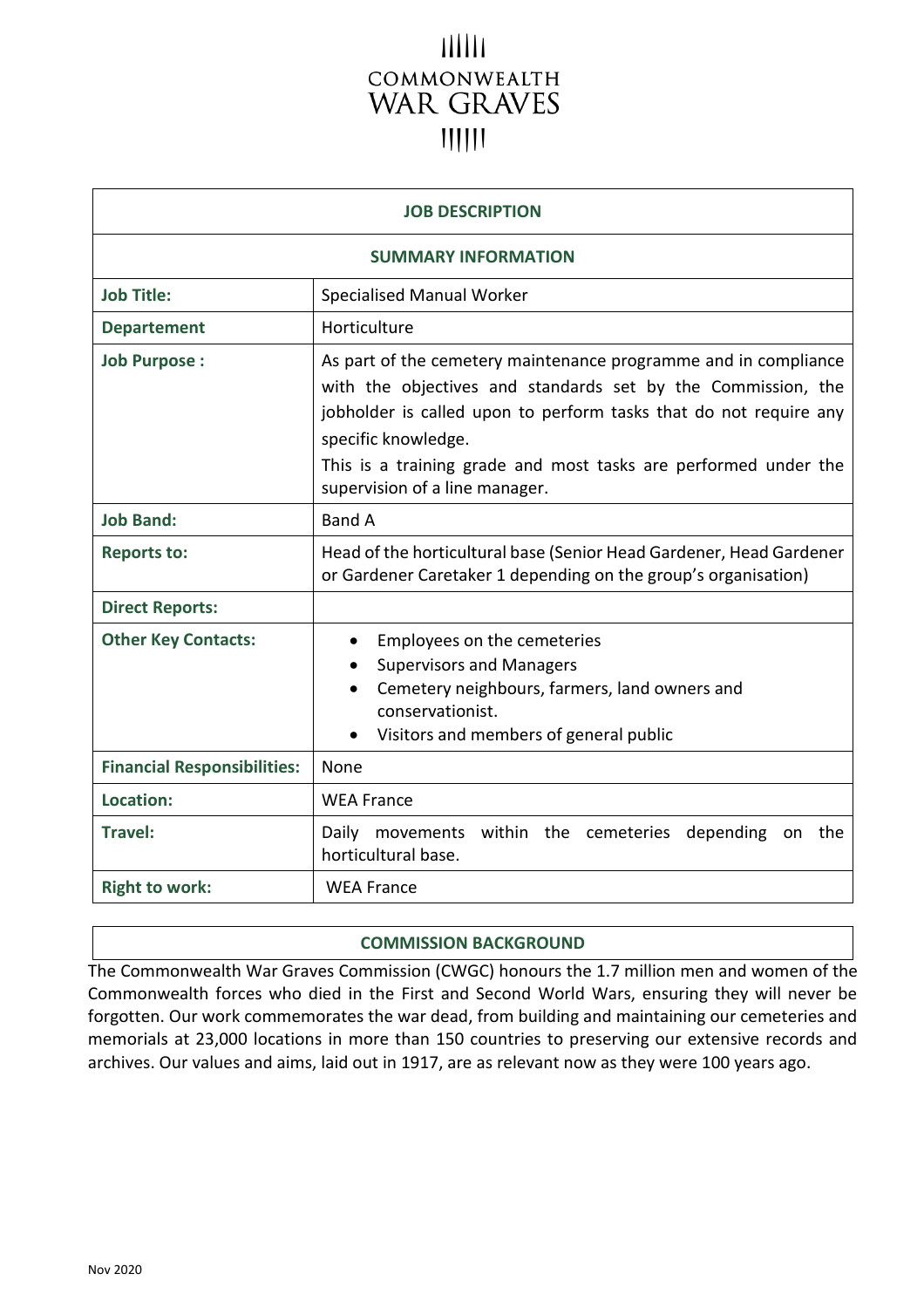# COMMONWEALTH **WAR GRAVES**  $111111$

## **KEY RESPONSIBILITIES and ACCOUNTABILITIES**

#### **General**

- Carries out the planting of the flower beds, under the supervision of his/her line manager
- Maintains the borders, flower beds, hedges and trees.
- Treats the headstones after having passed the pesticide training module
- Maintains the lawn and operates and maintains horticultural machines under the supervision of a line manager
- Maintains and cleans the base sites and horticultural vehicles
- Upon detection of vandalism or deterioration, informs his/her line manager and the Administrative Department of the France Area accordingly
- Informs and guides visitors
- Generally speaking, participates actively in all the projects of his or her Department and of the Commission according to needs and the directions given
- Carries out his/her work in line with the Health and Safety rules and procedures.

## **Job functional knowledge**

- Basic knowledge of horticulture
- Valid driving licence would be a plus

## **Interpersonal skills**

- Team spirit
- Customer service oriented
- Reliability and rigour

#### **JOB PROFILE**

# **Education and Knowledge**

#### **Essential**

• Basic knowledge of horticulture

## **Skills and Abilities**

- An alignment and adherence to the Commission's Values: RESPECT, EXCELLENCE, TEAMWORK, COMMUNICATION, PROFESSIONALISM and COMMITMENT
- Commitment to job related training and development
- Health and Safety responsibility for self and responsibility for others
- Committed to professional development

Nov 2020 *Your key duties are set out within this job description. From time to time, you may be required to* 

**\_\_\_\_\_\_\_\_\_\_\_\_\_\_\_\_\_\_\_\_\_\_\_\_\_\_\_\_\_\_\_\_\_\_\_\_\_\_\_\_\_\_\_\_\_\_\_\_\_\_\_\_\_\_\_\_\_\_\_\_\_\_\_\_\_\_\_\_\_\_\_\_\_\_\_\_\_\_\_\_\_\_**